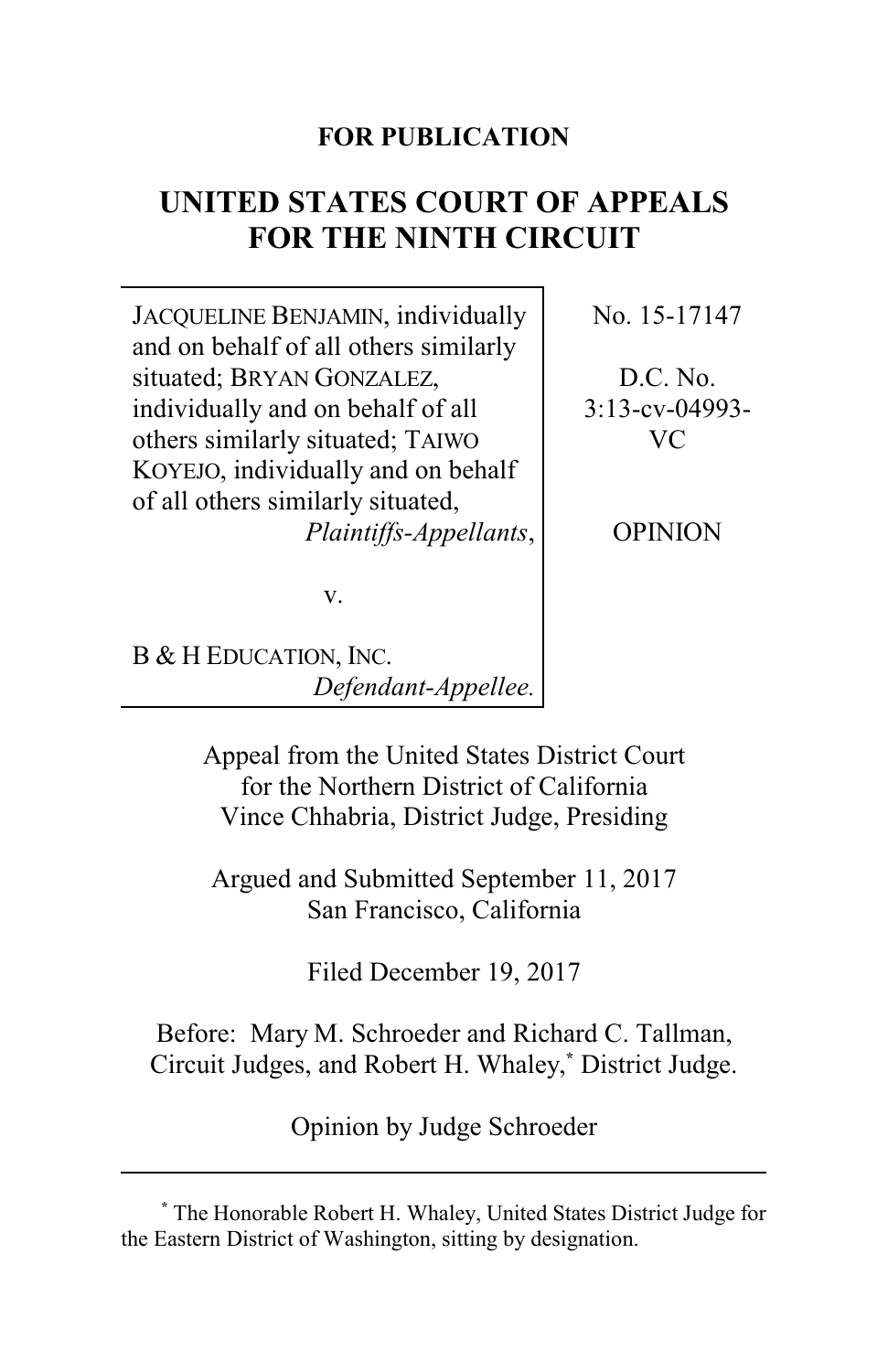## **SUMMARY\*\***

#### **Labor Law**

The panel affirmed the district court's summary judgment in favor of the defendant in an action brought under the Fair Labor Standards Act by students of cosmetology and hair design.

The panel held that, under the "economic reality" test, the students were not employees under the FLSA even though they alleged that much of their time was spent in menial and unsupervised work. Agreeing with other circuits, the panel held that a "primary beneficiary" analysis, rather than a test formulated by the Department of Labor, applies in the specific context of student workers. The panel concluded that the students, not defendant's schools, were the primary beneficiaries of their own labors because at the end of their training they qualified to practice cosmetology.

The panel held that the students also were not employees entitled to be paid under Nevada or California law.

The panel further held that the district court did not abuse its discretion by striking declarations as a sanction under Federal Rule of Civil Procedure 37.

**<sup>\*\*</sup>** This summary constitutes no part of the opinion of the court. It has been prepared by court staff for the convenience of the reader.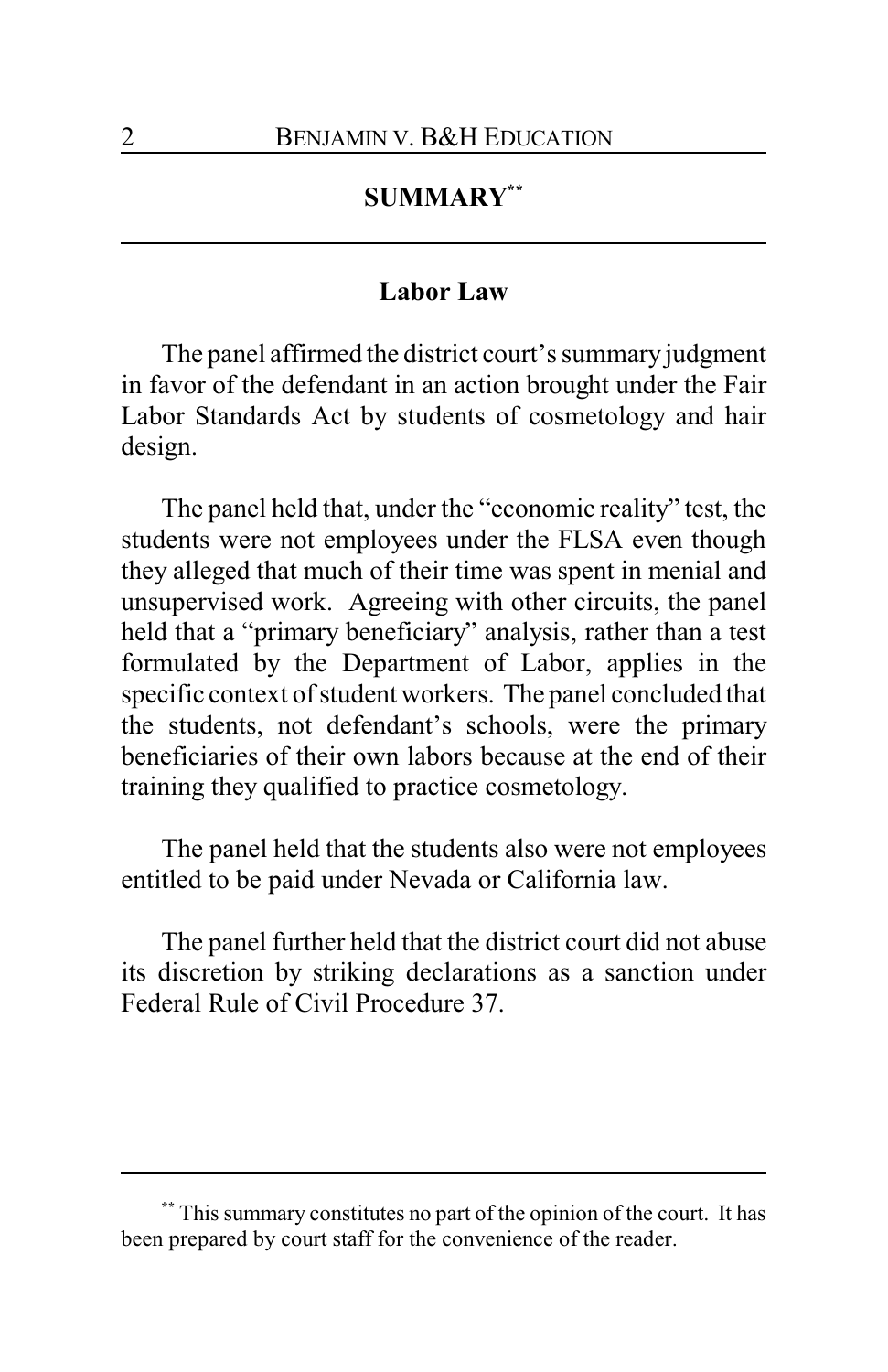#### **COUNSEL**

Bryan J. Schwartz (argued) and Logan Talbot, Bryan Schwartz Law, Oakland, California; Leon Greenberg and Dana Sniegocki, Law Office of Leon Greenberg, Las Vegas, Nevada; Chaya M. Mandelbaum and Michelle G. Lee, Rudy Exelrod Zieff & Lowe LLP, San Francisco, California; for Plaintiffs-Appellants.

Robert Lane Morris (argued), Soltman Levitt Flaherty & Wattles LLP, Thousand Oaks, California, for Defendants-Appellees.

### **OPINION**

SCHROEDER, Circuit Judge:

Plaintiffs are students of cosmetology and hair design at schools in California and Nevada operated by defendant B&H Education, Inc., under the name of Marinello Schools of Beauty. Plaintiffs claim that they are employees within the meaning of the Fair Labor Standards Act ("FLSA"), and under California and Nevada state law, on the ground that much of their time is spent in menial and unsupervised work, and that they are therefore entitled to compensation. The District Court granted summary judgment for B&H on the FLSA claim, holding that under the test applicable to such claims, the Plaintiffs, not the schools, are the primary beneficiaries of their own labors because at the end of their training they qualify to practice cosmetology. Moreover, state law requires clinical training that includes maintenance of a clean and sanitary work environment and does not require that all client work be supervised. The District Court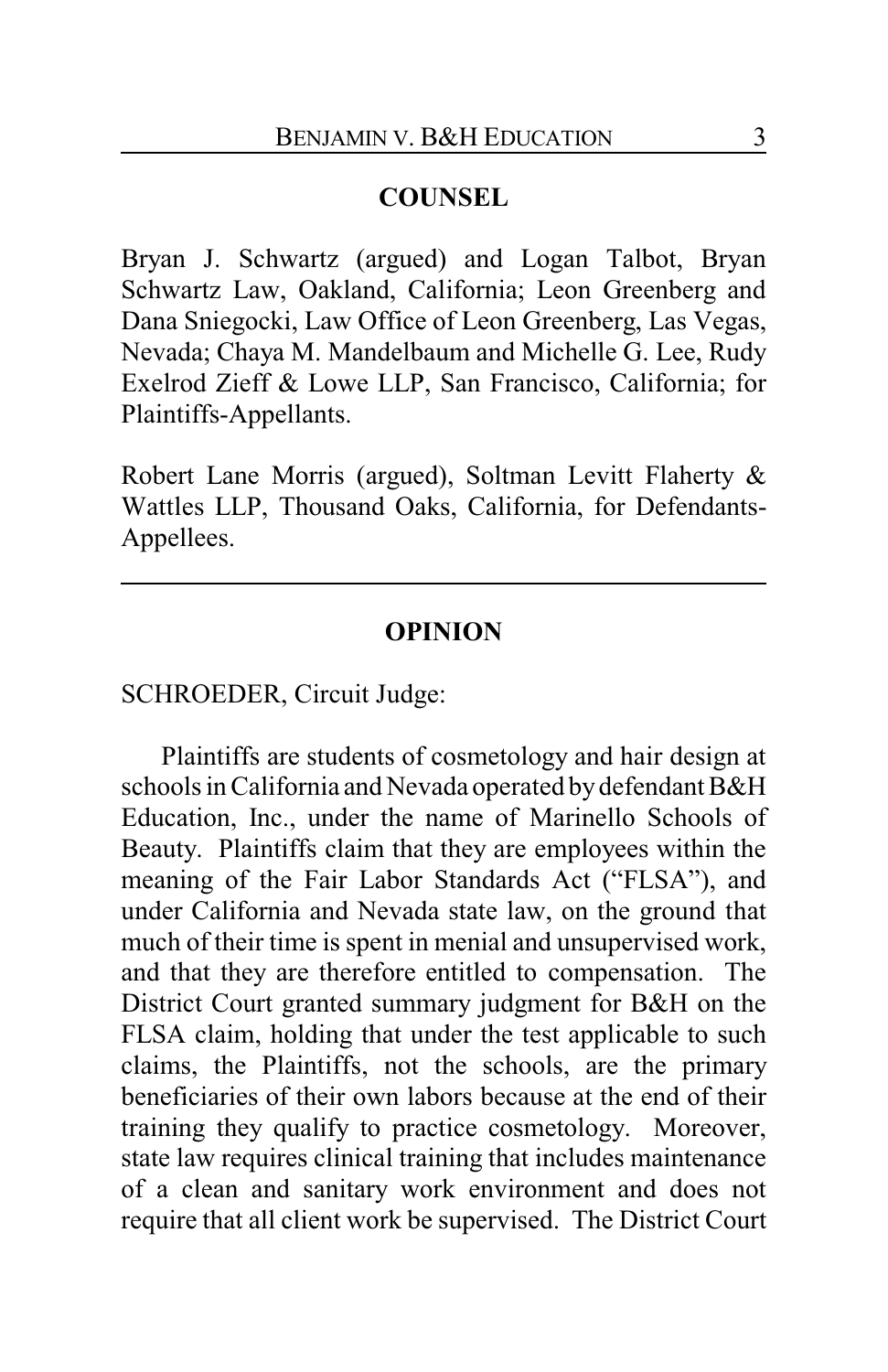also granted summary judgment for B&H on Plaintiffs' claims under California and Nevada state law. We affirm.

#### **Factual and Procedural Background**

Marinello Schools of Beauty is a for-profit school that offers discounted cosmetology services to the public through salons staffed by vocational students who do not receive compensation. Marinello is licensed to operate in California and Nevada, and provides both classroom instruction and clinical experience for students. Students must complete a minimum number of instruction hours before participating in the clinic and working on customers. *See* Cal. Code Regs., tit. 16, § 950.12; Nev. Rev. Stat. § 644.408.

Cosmetologists are required under California and Nevada law to be individually licensed. Cal. Code Regs., tit. 16, § 976; Nev. Rev. Stat. § 644.190(2). State law requires that, before applicants may take the licensing exam, theymust take part in hundreds of hours of classroom instruction, including observing demonstrations, and practical training that includes performing services on a person or mannequin. *See* Cal. Code Regs., tit. 16, §§ 950.2, 928(a); Nev. Rev. Stat. §§ 644.200, 644.204, 644.400(2). The state licensing exam tests sanitation and cleaning knowledge as well as cosmetology skills. Cal. Bus. & Prof. Code § 7338; Nev. Rev. Stat. §§ 644.240, 644.244. Students at Marinello attend lectures, review course materials, take tests, and practice cosmetology on customers in the clinic under some instructor supervision, thereby allowing them to earn academic credit toward qualifying them to take the state licensing exam. In the clinic, students not only practice cosmetology itself, including hair, skin, and nail treatments, but perform selected duties that include sanitizing their work stations, laundering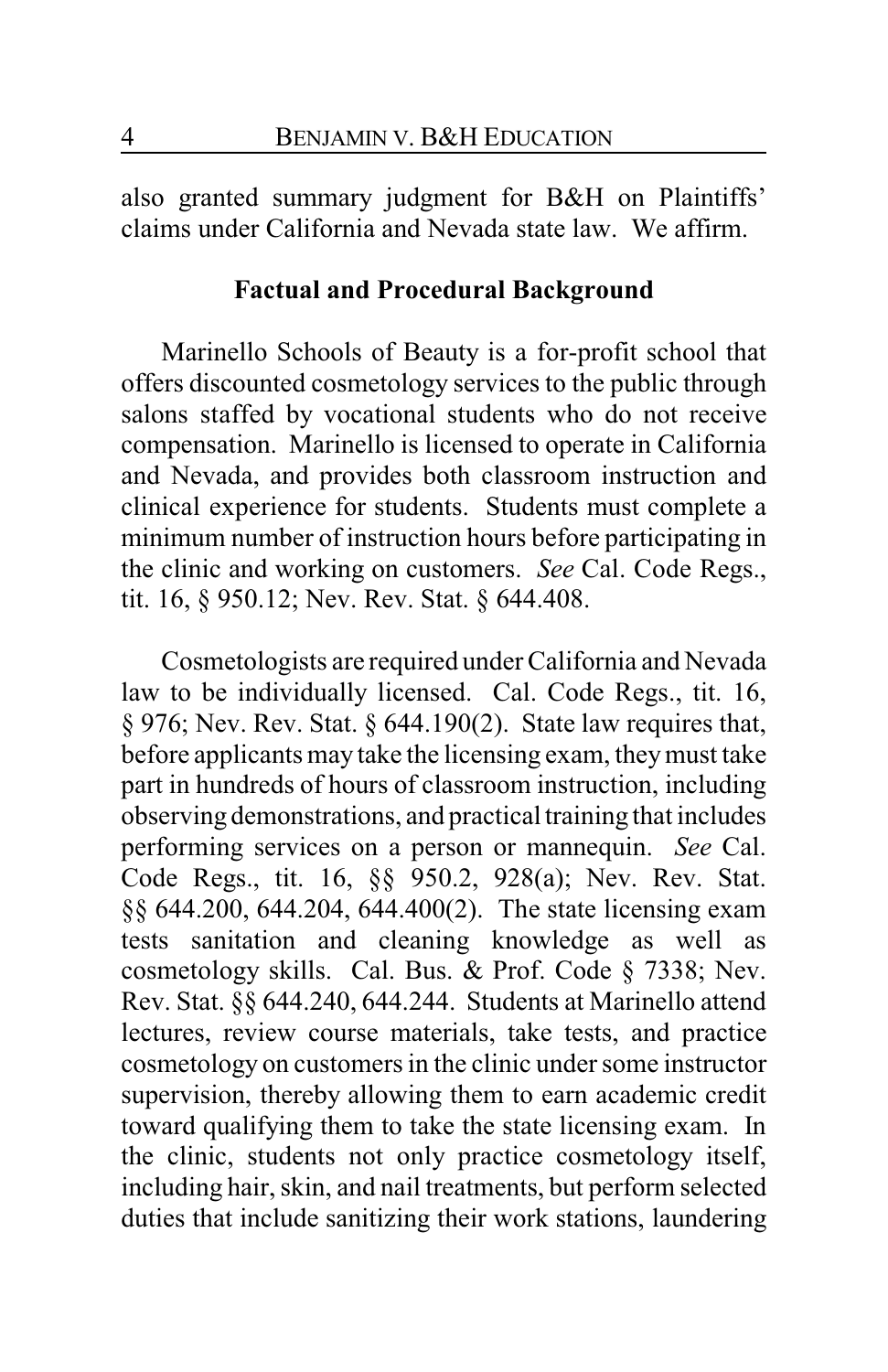linens, dispensing products, greeting customers, making appointments, and selling products.

Plaintiffs in this case are Jacqueline Benjamin and Taiwo Koyejo, cosmetology students at Marinello in California, and Bryan Gonzalez, a hair design student at Marinello in Nevada. In January 2015, Plaintiffs filed a Second Amended Collective and Class Action Complaint in the District Court for the Northern District of California. Plaintiffs claimed that, rather than properly educate and train them in cosmetology, B&H exploited the Plaintiffs for their unpaid labor. B&H did this, Plaintiffs claimed, by not paying them for their work in Marinello's salons, by leaving them unsupervised in the salon, and by requiring them to perform services that they already could do as opposed to services that they needed to learn for the licensing exams. Plaintiffs also claimed B&H unlawfully kept the salon's profits, Plaintiffs' tuition fees, the money Plaintiffs spent when required to purchase Marinello's salon supplies to service paying customers, as well as heavy fines that B&H imposed on Plaintiffs for tardiness and absences during scheduled salon shifts. Plaintiffs sought payment for minimum and overtime wages, premium wages for missed meal and rest breaks, civil penalties for violating wage laws, restitution of fines, and reimbursement for supply purchases. Plaintiffs also requested declaratory judgment that B&H's practices violated federal and state law.

Plaintiffs moved for summary judgment, asserting that the students were employees under federal and state law. B&H filed a cross-motion for summary judgment, contending the Plaintiffs were students, not employees. In response to B&H's cross-motion for summary judgment and to support the allegations of the complaint, Plaintiffs relied in part on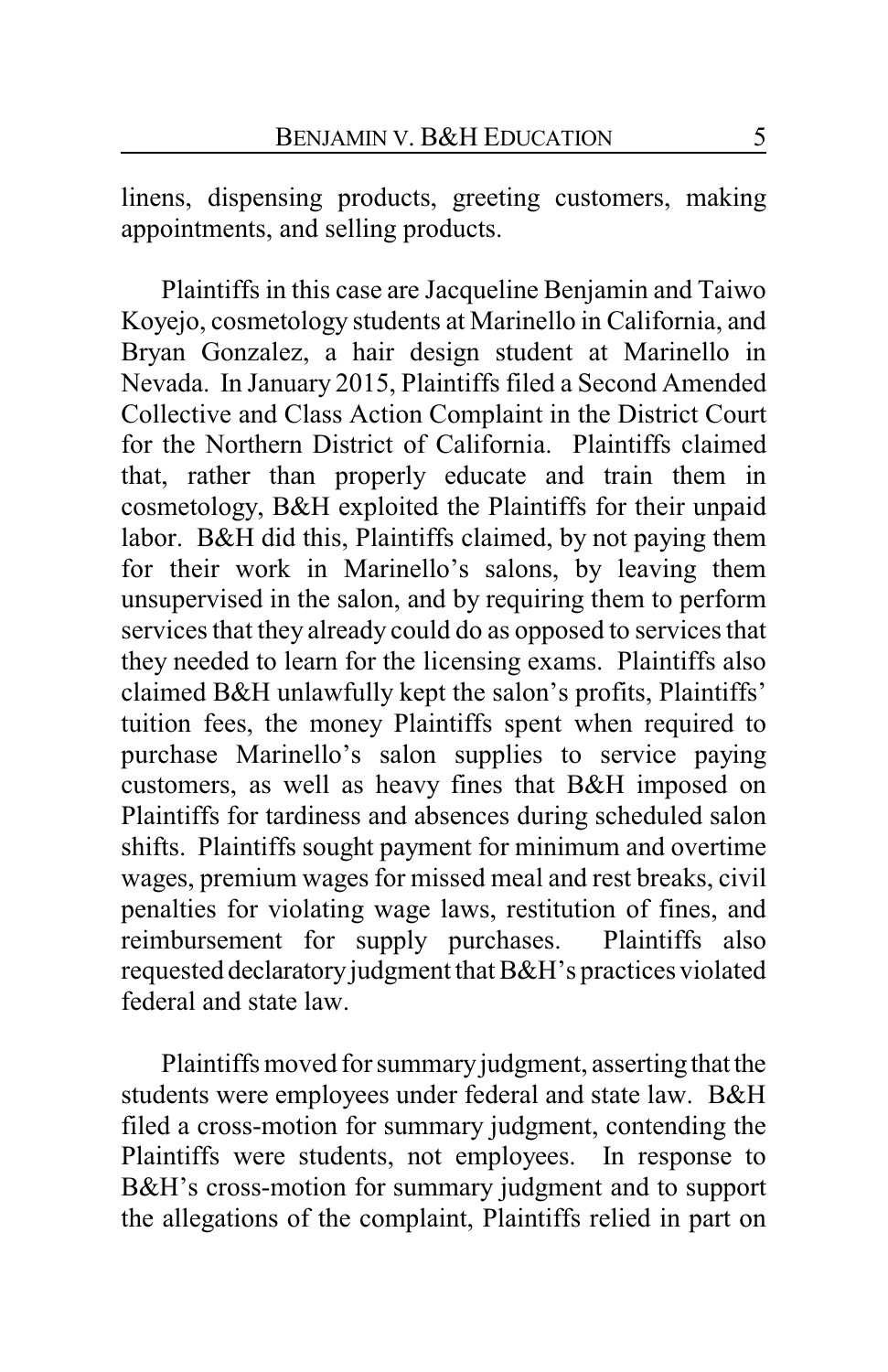witness declarations from three individualswho Plaintiffs had not disclosed to B&H pursuant to Federal Rule of Civil Procedure 26. The District Court therefore ordered the declarations stricken pursuant to Rule 37. The District Court then granted B&H summary judgment and denied Plaintiffs' motion for summary judgment. Applying the primary beneficiary test set forth in *Glatt v. Fox Searchlight Pictures, Inc.*, 791 F.3d 376 (2d Cir. 2015), *amended and superseded by* 811 F.3d 528 (2d Cir. 2016), and *Schumann v. Collier Anesthesia, P.A.*, 803 F.3d 1199 (11th Cir. 2015), the District Court held that Plaintiffs were not employees under federal or state law because Plaintiffs were the primary beneficiaries of the educational program and they had not shown that Marinello subordinated the educational function of its clinics to its own profit-making purposes.

Plaintiffs appeal, challenging the District Court's rulings under both federal and state law, as well as the Rule 37 ruling.

#### **Discussion**

I. Federal law under the FLSA

The essence of Plaintiffs' claim is that they should be treated as employees rather than students. Therefore, our analysis under federal law must begin with the distinction that has developed between students, or interns, on the one hand and employees on the other. The seminal case is *Walling v. Portland Terminal Co.*, 330 U.S. 148 (1947) (*Portland Terminal*), involving trainees working alongside railroad workers, and it has remained the guiding source of the principles governing cases involving claims of both trainees and students seeking to be treated as employees.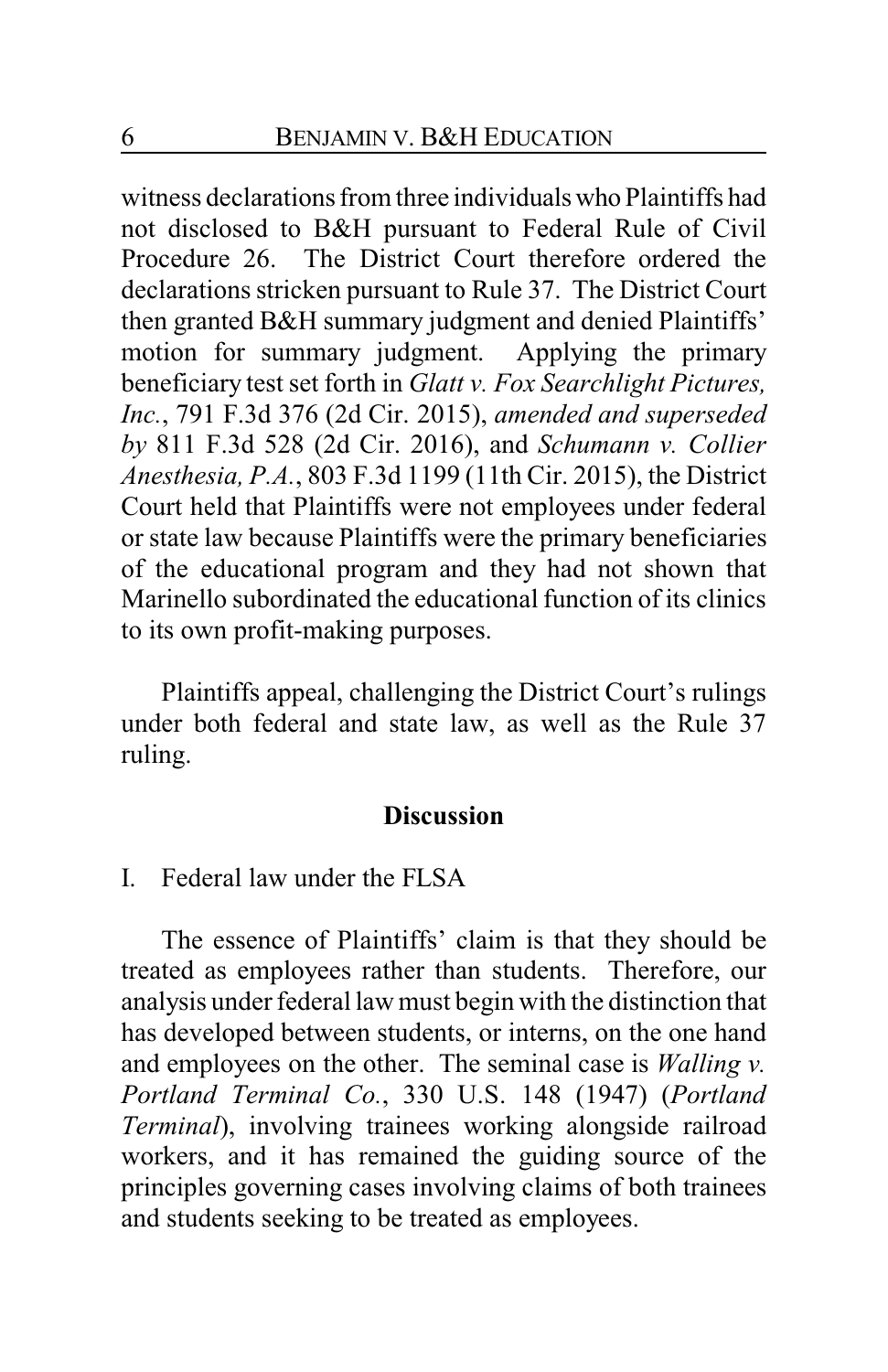In *Portland Terminal*, the Supreme Court had to interpret bare bones provisions of the FLSA to determine whether railroad trainees were employees. 330 U.S. at 152–53. The FLSA defines an employee to be "any individual employed by an employer"; it defines "employ" as "to suffer or permit to work." 29 U.S.C.  $\S$  203(e)(1), (g). The United States Department of Labor ("DOL") sought an injunction against a railroad for failing to pay its trainees minimum wages under the FLSA. Because the trainees were performing work for the railroad, DOL contended they were required to be paid by the railroad as employees. *See Portland Terminal*, 330 U.S. at 149. The railroad responded that it was providing training that benefitted the trainees, because the training they were receiving would qualify them to serve and be compensated as employees. *Id.* at 149–50. After reviewing the factors it deemed relevant, the Court ruled in favor of the railroad. *Id.* at 153. It reasoned that the trainees, not the railroad, were the direct beneficiaries of the system and were therefore not employees of the railroad. *Id.*

A number of important factors contributed to that conclusion. The railroad provided a week-long practical training course to the trainees, who were all prospective yard brakemen. *Id.* at 149–50. At the completion of the training, the railroad certified the trainees as qualified to be railroad employees. *Id.* at 150. The trainees did not displace regular employees, and the trainees' work sometimes impeded the railroad's business. *Id.* at 149–50. The railroad's supervisors often oversaw the trainees' work, and the trainees never expected any remuneration for the training period. *Id.* at 150. Once certified, the trainees' names were placed on a list of qualified workers from which the railroad could draw for paid work when needed. *Id.* In short, the trainees derived a major benefit by becoming qualified to do paid work, where the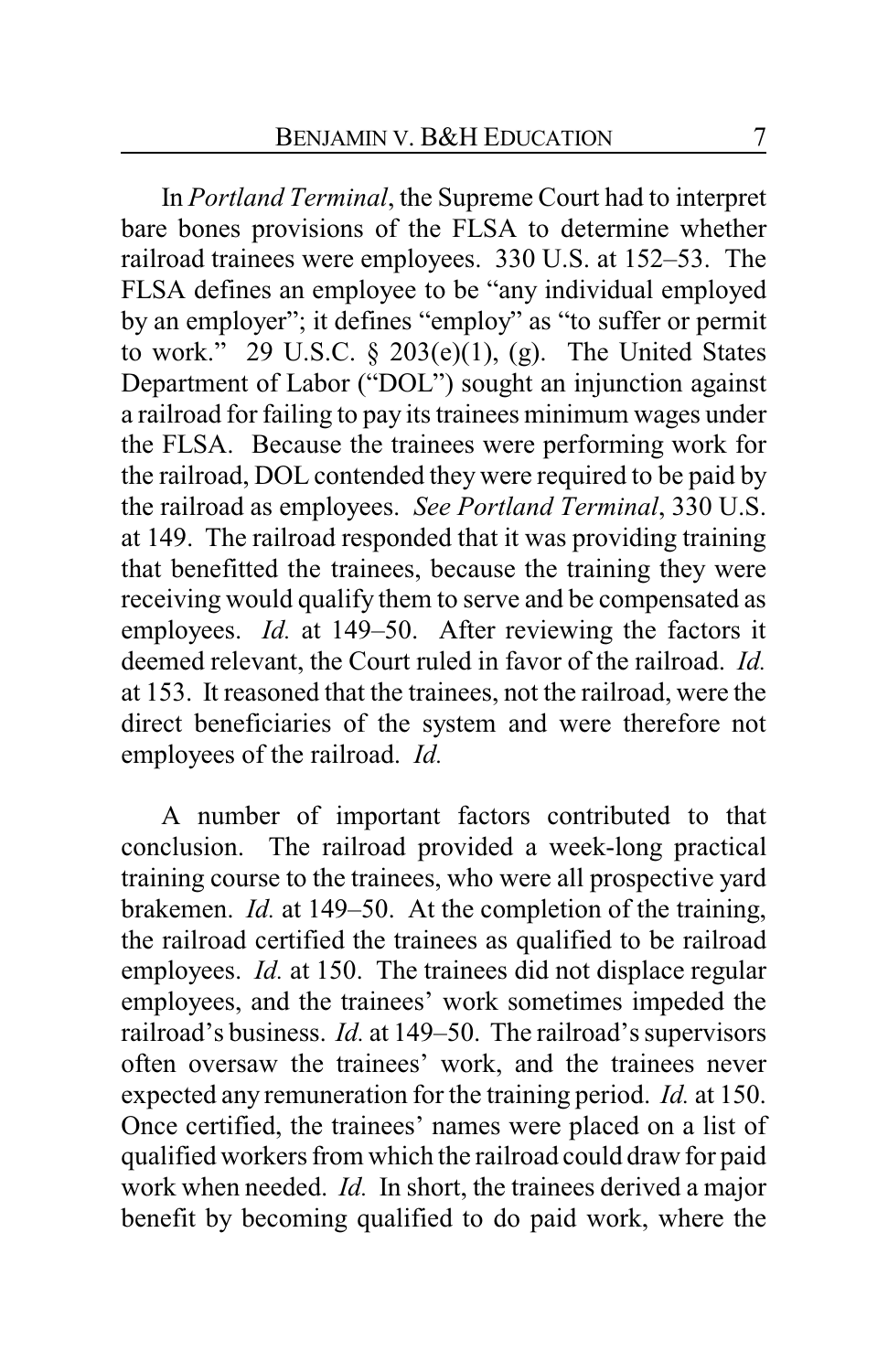railroad bore some burden and inconvenience in the short run. In finding that the trainees were not employees under the FLSA, the Court observed that "the railroads receive no 'immediate advantage' from any work done by the trainees . . . . *" Id.* at 153. The Court held the trainees were not employees. *Id.*

It is important for our purposes that in so holding, the Court expressly compared the trainees to students in an educational setting, emphasizing that students are not employees. The Court noted that the FLSA's definition cannot be read so broadly as to include all students as "employees of the school or college they attend" and that had the "trainees taken courses in railroading in a public or private vocational school, wholly disassociated from the railroad, it could not reasonably be suggested that they were employees of the school within the meaning of the [FLSA]." *Id.* at 152–53.

Since *Portland Terminal*, the Supreme Court has, in a handful of cases outside the educational context, further refined the employment relationship test under the FLSA, finding that the "test of employment under the [FLSA] is one of 'economic reality.'" *Tony & Susan Alamo Found. v. Sec'y of Labor*, 471 U.S. 290, 301 (1985) (quoting *Goldberg v. Whitaker House Coop., Inc.*, 366 U.S. 28, 33 (1961) (holding that the test of employment under the FLSA is the economic reality test)) (*Alamo*); *accord Rutherford Food Corp. v. McComb*, 331 U.S. 722, 730 (1947) (noting that whether an individual is an employee under the FLSA depends not on "isolated factors but rather upon the circumstances of the whole activity").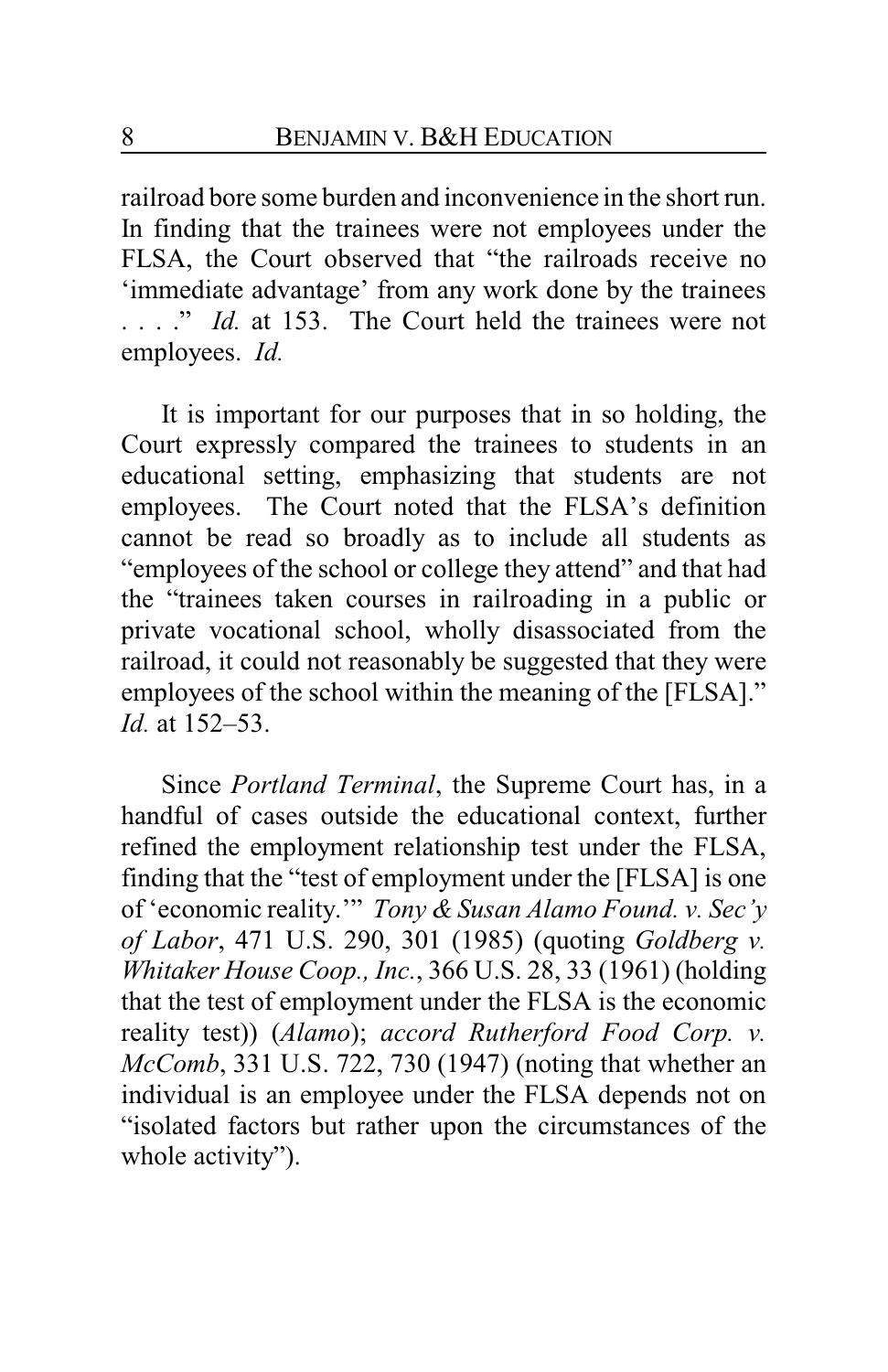In *Alamo*, the Supreme Court's most recent discussion of the economic realities test in the employment context, the DOL sued a non-profit religious foundation for violating the minimum, overtime, and record-keeping provisions of the FLSA. 471 U.S. at 291–92. The religious foundation ran several commercial businesses, including service stations, clothing and grocery stores, hog farms, a motel, construction companies, candycompanies, and record-keeping companies. *Id.* at 292. Staffing the foundation's businesses were "volunteers," who were former drug addicts, derelicts, or criminals that the foundation had converted and rehabilitated. *Id.* In exchange for their services, the volunteers received food, clothing, shelter, and other benefits from the foundation, but no cash salaries. *Id.* The Court held that the "volunteers" were actually employees under the economic realities test. *Id.* at 301, 306. Two factors were particularly significant. First, the volunteers were entirely dependent economically upon the foundation for long periods of time, and in some cases several years. *Id.* at 301. Second, the volunteers expected to receive in-kind non-cash benefits in exchange for their services, which amounted to "wages in another form." *Id.* Because the volunteers "work[ed] in contemplation of compensation," they were employees under the FLSA. *Id.* at 306. The Court looked to the economic reality of the situation and held it involved work for compensation and hence employment.

While our Court has not previously addressed a situation involving interns or vocational students under the FLSA, we have followed *Alamo* and *Portland Terminal* by applying a four-part economic reality test looking to the totality of the circumstances when determining whether individuals are employees under the FLSA. We have considered situations involving prison inmates and homeless persons in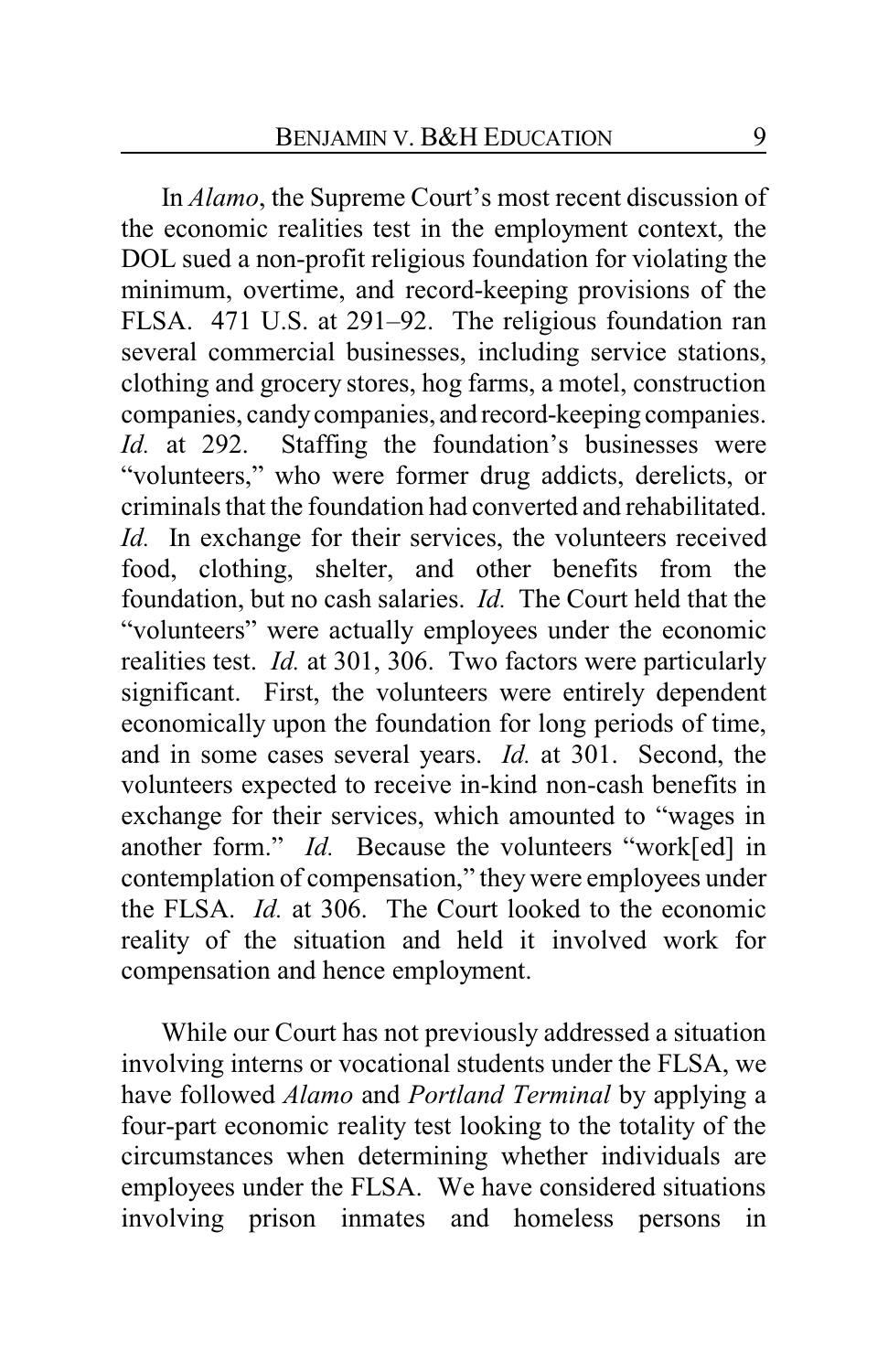rehabilitation programs. *See Hale v. Arizona*, 993 F.2d 1387, 1389 (9th Cir. 1993) (en banc); *see also Williams v. Strickland*, 87 F.3d 1064, 1065 (9th Cir. 1996). In such cases, we looked to the overall economic realities of the relationship: "whether the alleged employer has the power to hire and fire the employees, supervises and controls employee work schedules or conditions of employment, determines the rate and method of payment, and maintains employment records." *Hale*, 993 F.2d at 1394 (citing *Bonnette v. Cal. Health & Welfare Agency*, 704 F.2d 1465, 1470 (9th Cir. 1983)). We held that neither the prison inmates nor the rehabilitation participants were employees. *Id.* at 1395; *Strickland*, 87 F.3d at 1067. This is because there was no bargained-for compensation relationship in either case. The prisoners worked because they had to work. *Hale*, 993 F.2d at 1394. And the rehabilitation participants had no expectation of compensation other than treatment. *Strickland*, 87 F.3d at 1067.

The DOL, the agency that administers and enforces the FLSA, has struggled with formulating the appropriate test or guidelines to apply in dealing with issues relating to interns/employees. On the basis of *Portland Terminal*, the DOL issued informal guidance in 2010 as to whether unpaid interns are employees under the FLSA. *See* Wage & Hour Div., U.S. Dep't of Labor, *Fact Sheet #71: Internship Programs Under The Fair Labor Standards Act* (Apr. 2010), https://www.dol.gov/whd/regs/compliance/whdfs71.pdf. Under the DOL's six-factor test, an intern is an employee unless all of the following factors are met:

> 1. The internship, even though it includes actual operation of the facilities of the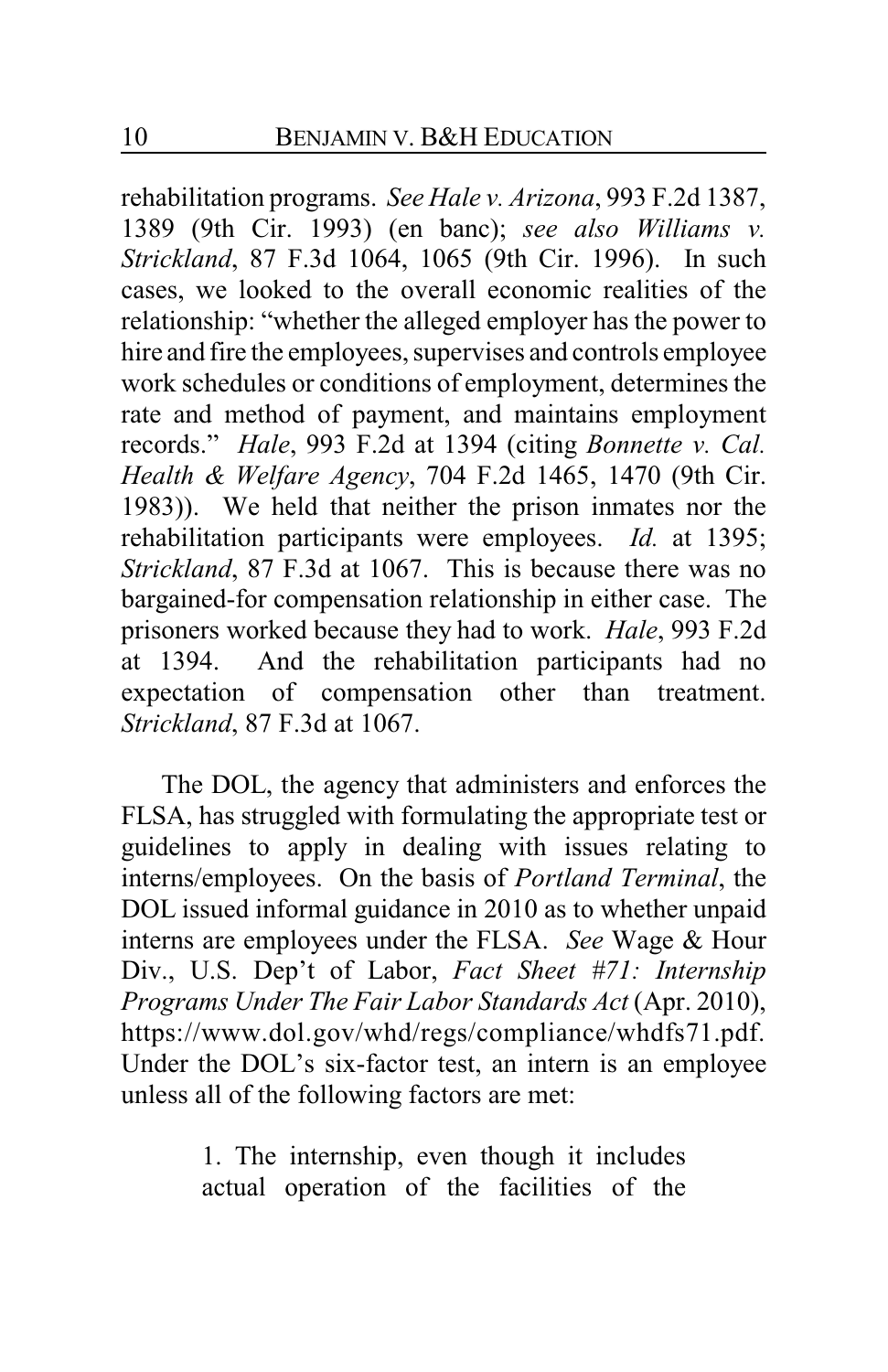employer, is similar to training which would be given in an educational environment;

2. The internship experience is for the benefit of the intern;

3. The intern does not displace regular employees, but works under close supervision of existing staff;

4. The employer that provides the training derives no immediate advantage from the activities of the intern; and on occasion its operations may actually be impeded;

5. The intern is not necessarily entitled to a job at the conclusion of the internship; and

6. The employer and the intern understand that the intern is not entitled to wages for the time spent in the internship.

*Id.*

The leading recent Court of Appeals decision to consider the DOL test however, rejected it as "too rigid" and too dependent on the particular facts of *Portland Terminal*. *Glatt*, 811 F.3d at 536. The court in *Glatt* also rejected the plaintiffs' main argument, one that essentially turned *Portland Terminal* on its head. *Portland Terminal* had said that because "the railroads receive no 'immediate advantage' from any work done by the trainees, we hold that they are not employees within the [FLSA's] meaning." 330 U.S. at 153. The plaintiffs in *Glatt*, however, argued that if the employers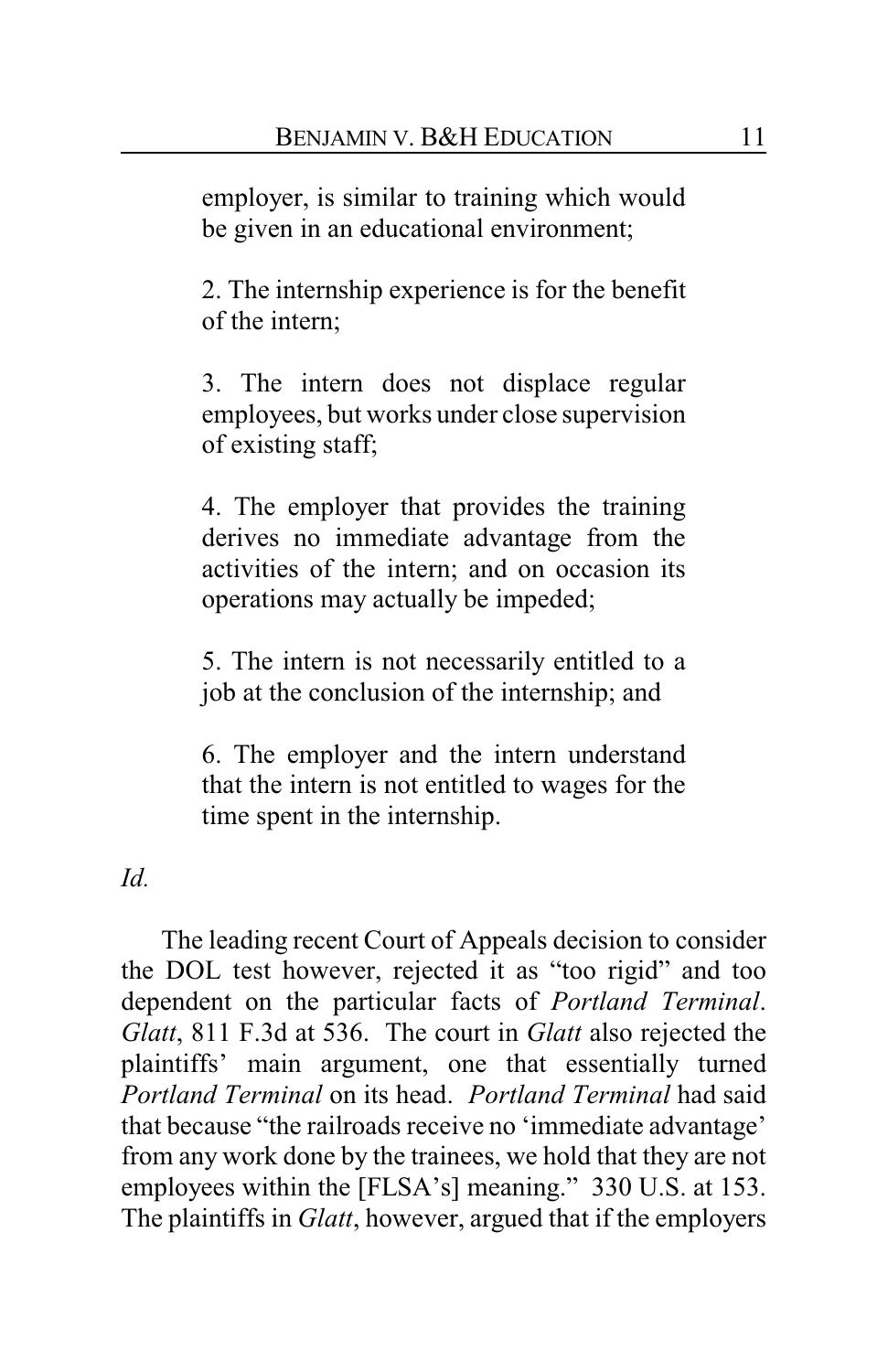received anyeconomic benefit, the plaintiffs were employees. 811 F.3d at 535. The Second Circuit ruled such a position was not consistent with *Portland Terminal*. *Id.* at 537.

The Second Circuit in *Glatt* vacated the district court's order, that had adopted the DOL test, in favor of a different test. *Id.* at 538. The appellate court held that the appropriate test for determining whether interns should receive compensation under the FLSA and New York labor law should be what it termed the "primary beneficiary test." *Id.* at 536. The Second Circuit's opinion set forth a list of seven non-exhaustive factors for courts to weigh and balance under the test. *Id.* at 536–37. The factors are:

> 1. The extent to which the intern and the employer clearly understand that there is no expectation of compensation. Any promise of compensation, express or implied, suggests that the intern is an employee—and vice versa.

> 2. The extent to which the internship provides training that would be similar to that which would be given in an educational environment, including the clinical and other hands-on training provided by educational institutions.

> 3. The extent to which the internship is tied to the intern's formal education program by integrated coursework or the receipt of academic credit.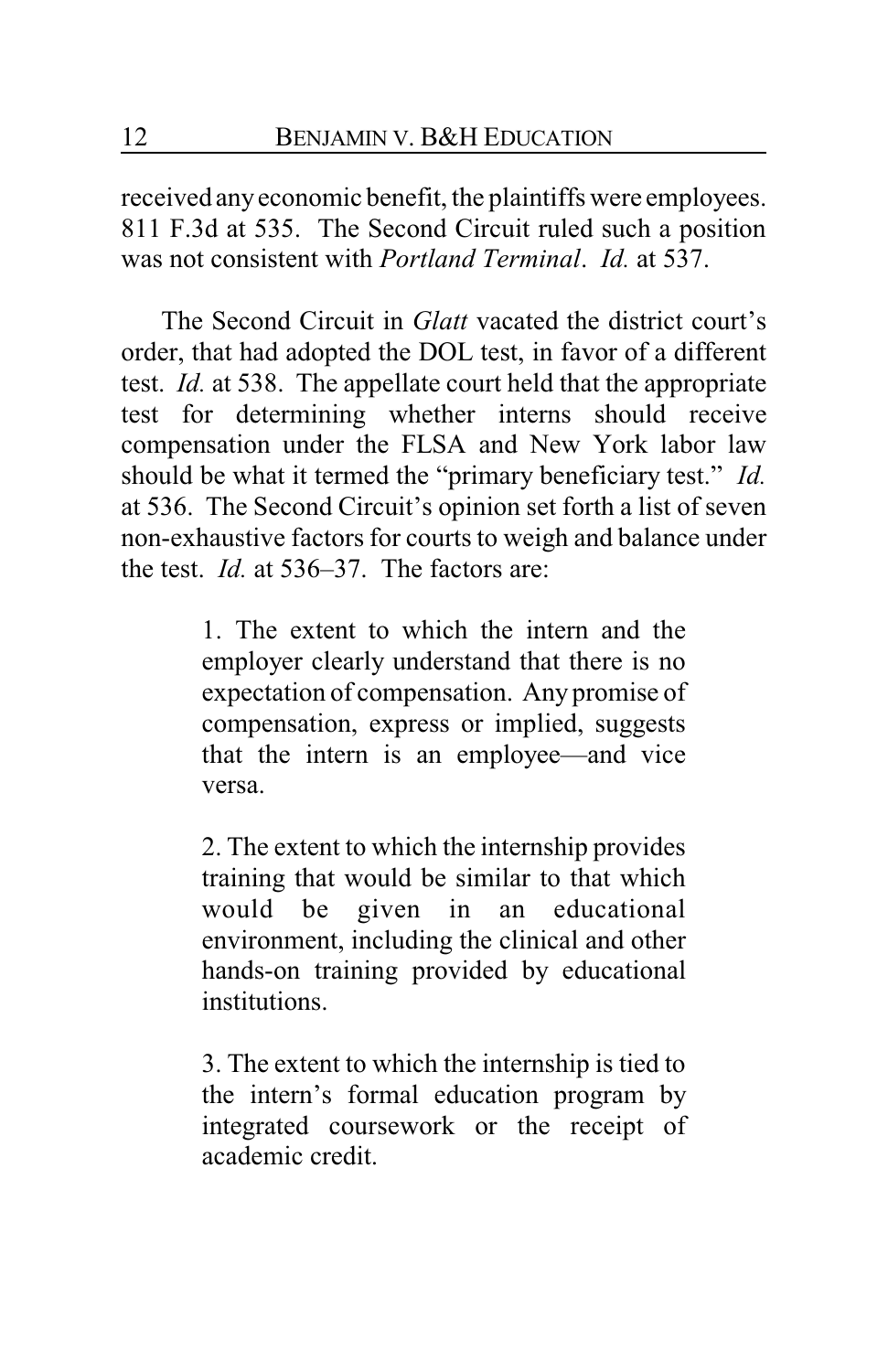4. The extent to which the internship accommodates the intern's academic commitments by corresponding to the academic calendar.

5. The extent to which the internship's duration is limited to the period in which the internship provides the intern with beneficial learning.

6. The extent to which the intern's work complements, rather than displaces, the work of paid employees while providing significant educational benefits to the intern.

7. The extent to which the intern and the employer understand that the internship is conducted without entitlement to a paid job at the conclusion of the internship.

*Id.*

The Second Circuit explained it chose the primary beneficiary test due to the test's three important features. *Id.* at 536. First, the test "focuses on what the intern receives in exchange for his [or her] work," which incorporates *Portland Terminal's* focus on the interest of trainees. *Id.* Second, the test allows courts flexibility in examining the economic reality between the intern and the employer, which follows the Supreme Court's economic reality test cases. *Id.* And third, the test acknowledges the distinction between internemployer relationships, in which interns typically expect to receive educational or vocational benefits, and employee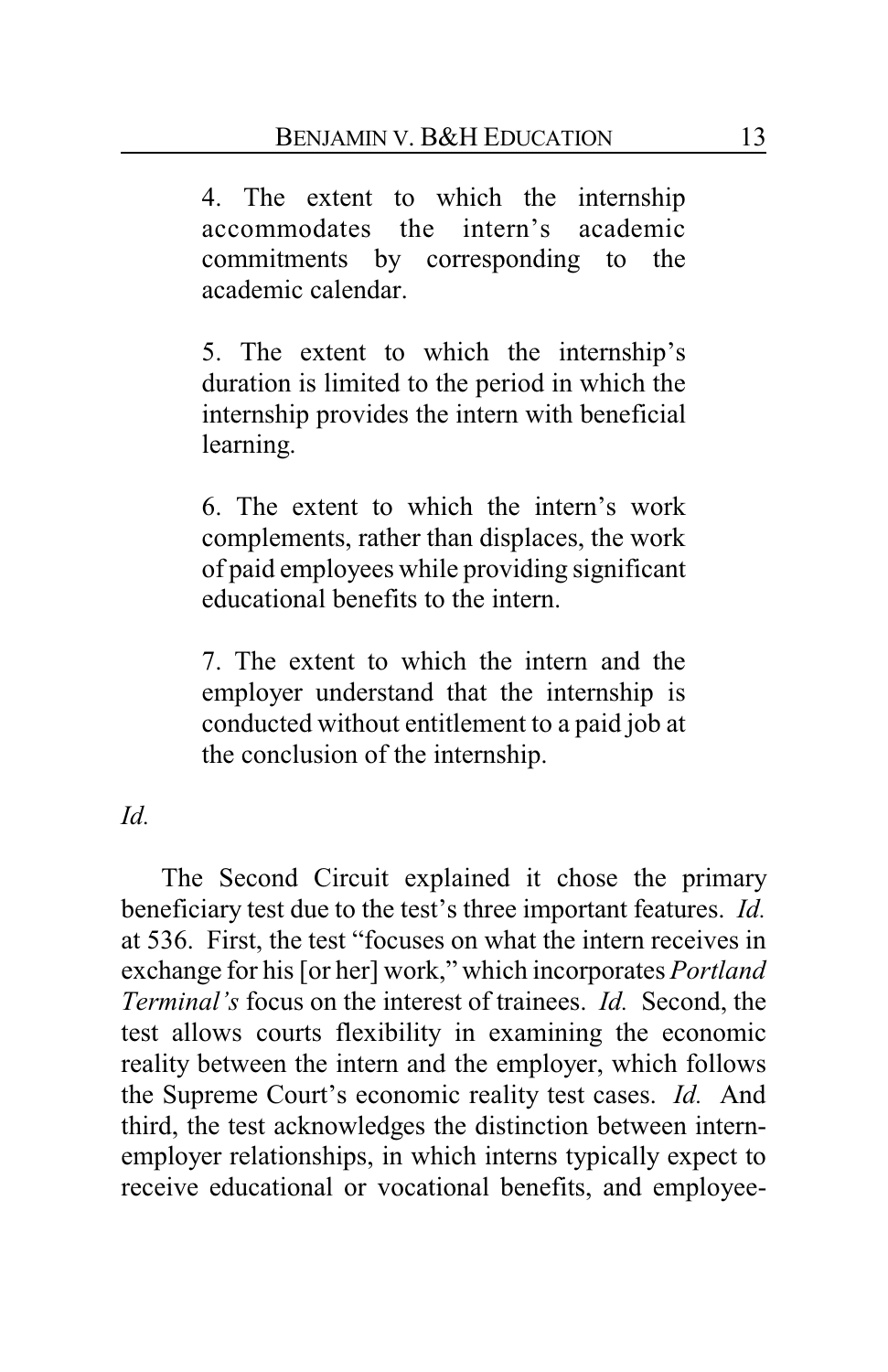employer relationships, in which employees do not necessarily expect to receive such benefits. *Id.*

Other courts have adopted either *Glatt's* primary beneficiary test or have established a similar test in cases involving interns or trainees. *See Schumann*, 803 F.3d at 1211–12 (expressly adopting the *Glatt* primary beneficiary test); *Solis v. Laurelbrook Sanitarium & Sch., Inc.*, 642 F.3d 518, 529 (6th Cir. 2011) (discussing relevant factors for courts to consider when analyzing "which party derives the primary benefit from the relationship") (*Laurelbrook*).

The cases have arisen in a variety of contexts. In *Glatt*, the plaintiffs were unpaid interns working for a film production company, and the interns argued that they were owed compensation as employees under the FLSA and New York labor law. 811 F.3d at 531–33. During their internships, one plaintiff was enrolled in a degree program, and the other two plaintiffs were not. *Id.* at 532–33. After adopting the primary beneficiary test, the Second Circuit remanded the case for the district court to apply it. *Id.* at 538.

In *Schumann*, nursing students sought wages under the FLSA for work performed in the school's clinic, which was a prerequisite to obtaining a master's degree in the students' program. 803 F.3d at 1202. The Eleventh Circuit adopted *Glatt's* primary beneficiary test and remanded the case to the district court to determine whether the students were employees based on the test. *Id.* at 1211–13.

In *Laurelbrook*, the DOLhad sought an injunction against a religious school for allegedly violating the FLSA, arguing that students who were engaged in practical, vocational training to learn various trades and serve sanitarium patients,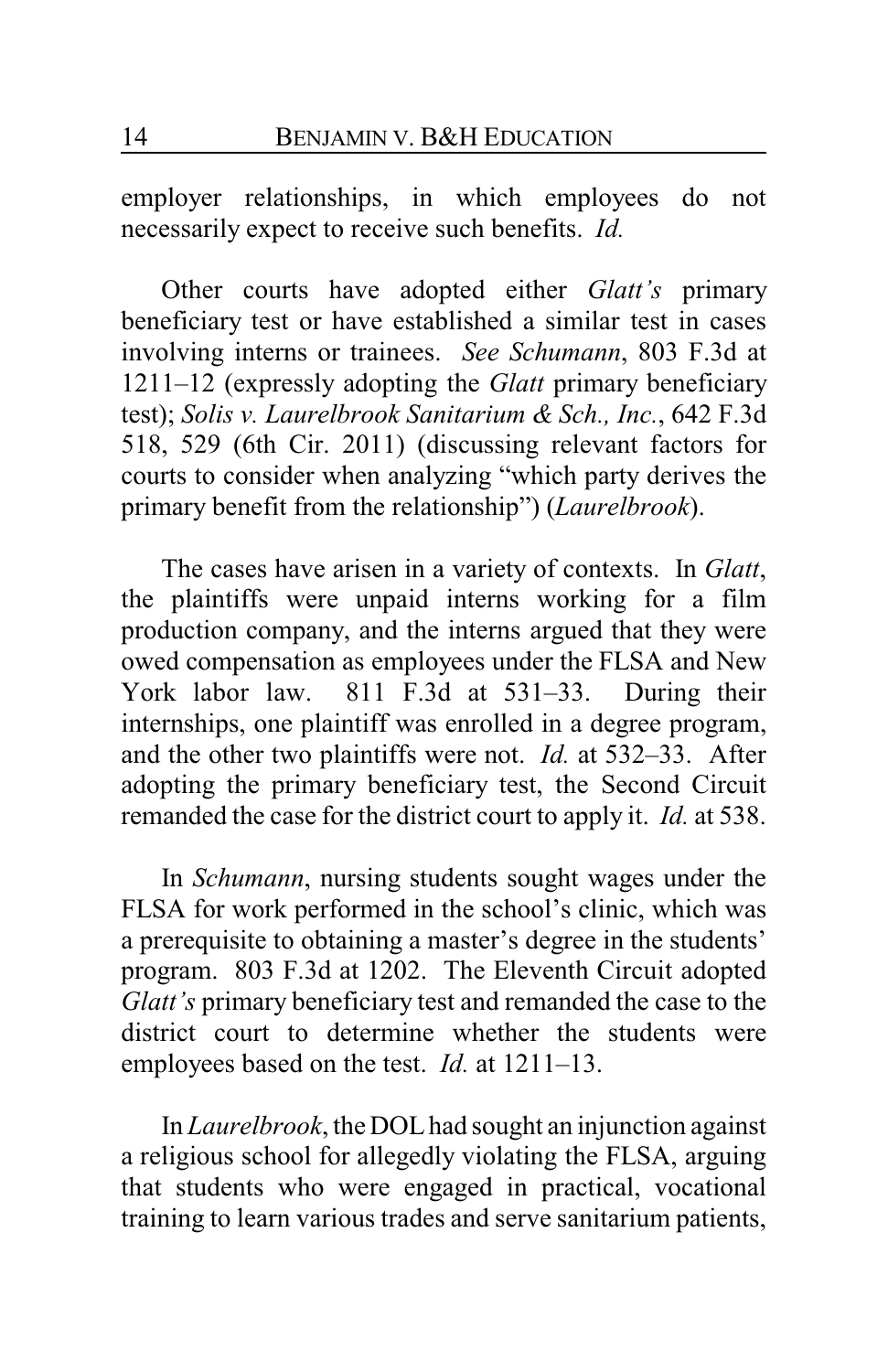were employees. 642 F.3d at 519–21. The Sixth Circuit upheld the district court's conclusion that the students were not employees, noting that the school benefitted from receiving payment for students' services, and that the hours students worked allowed the sanitarium to satisfyits licensing requirements, but that the students, not the school, were the primary beneficiaries. *Id.* at 530–32. The benefits to the school were offset by the burdens, because students did not reduce the number of compensated workers, and instructors had to spend extra time supervising students at the expense of performing productive work. *Id.* at 530–31. The students, on the other hand, received the important benefits of gaining hands-on, practical training that allowed them to be competitive in a variety of vocations upon graduation, to learn how to operate tools used in the trades they were studying, to earn credit for courses approved by the state accrediting agency, and to develop a strong work ethic and leadership skills. *Id.* at 531. Therefore, the Sixth Circuit concluded the students were the primary beneficiaries and hence were not employees.

The primary beneficiary analysis by our sister circuits in *Glatt*, *Schumann*, and *Laurelbrook* represent applications of the Supreme Court's economic realities test, and the courts evaluated the totality of the circumstances of each case as the Supreme Court has directed. *See Rutherford Food Corp.*, 331 U.S. at 730; *Schumann*, 803 F.3d at 1210; *Glatt*, 811 F.3d at 536; *Laurelbrook*, 642 F.3d at 522. *Glatt* in particular provides a helpful list of factors for courts to consider in the specific context of student workers. We agree with those decisions that the primary beneficiary test best captures the Supreme Court's economic realities test in the student/employee context and that it is therefore the most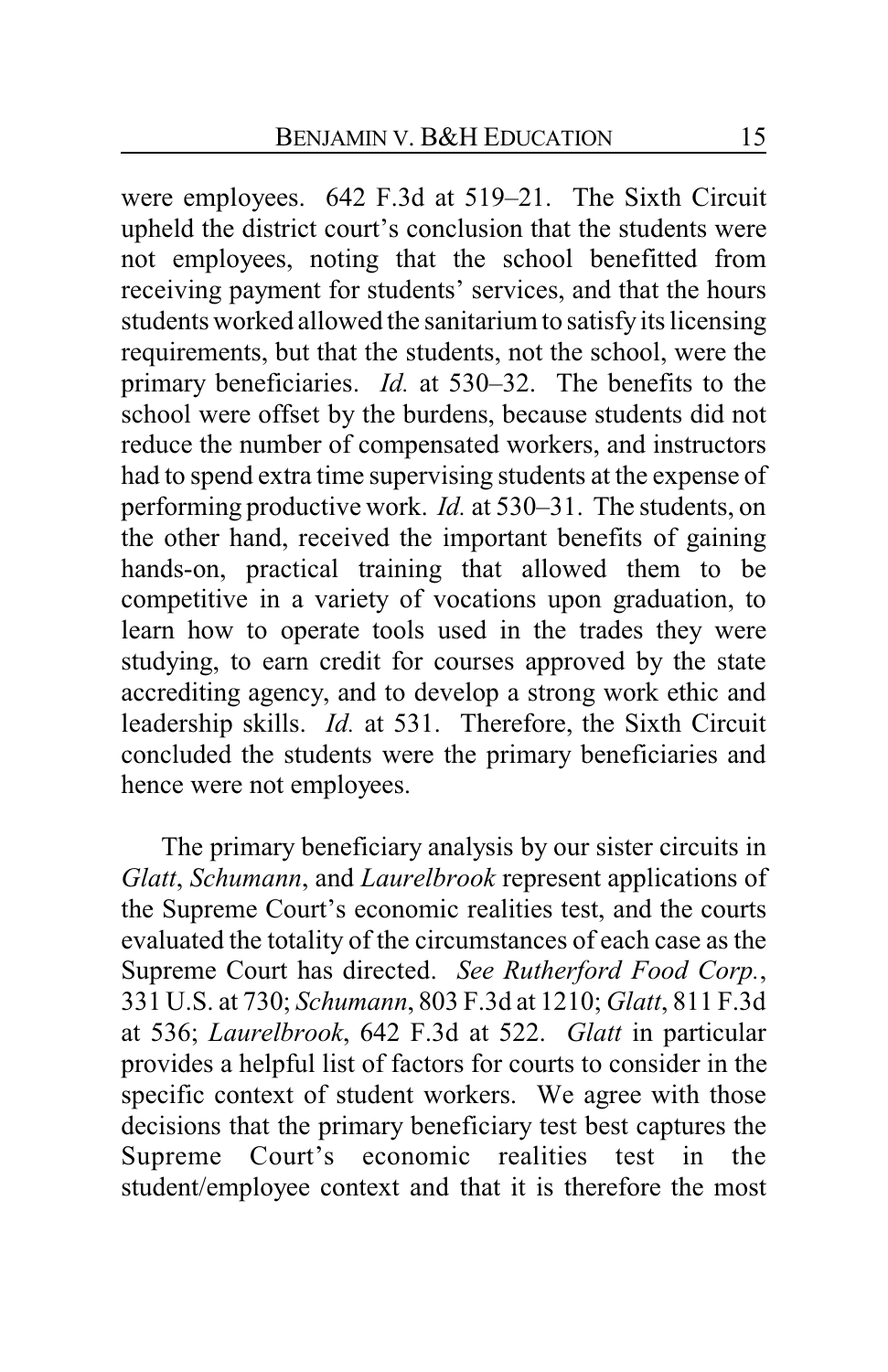appropriate test for deciding whether students should be regarded as employees under the FLSA.

## II. Applying the primary beneficiary test

The primary beneficiary test as articulated in *Glatt* includes at least seven factors. Applying them to the facts of this case, most if not all militate toward concluding that Plaintiffs are students. With respect to the first, there is no dispute that Marinello students signed on knowing they would not receive remuneration and did not expect compensation. Under the second and third factors, Marinello students received hands-on training in the clinic and academic credit for the hours they worked. The students' clinical work corresponded to their academic commitments under the fourth factor because clinical work allowed students to clock the hours they needed to sit for the state licensing exams. *See* Cal. Code Regs., tit. 16, §§ 950.2, 928(a); Nev. Rev. Stat. §§ 644.200, 644.204, 644.400. Fifth, nothing in the record suggests that Marinello required its students to participate in their programs for longer than was necessary to complete their hour requirement for the state exams. Under the sixth factor, students did not routinely displace the work of paid employees as the school maintained staff to instruct students, run clinics, operate front desks, inventory and stock the dispensary, handle the logistical needs of the clinics, and perform nighttime janitorial services. Finally, students had no expectation of employment with Marinello upon graduation. In summary, application of the *Glatt* factors establishes that students were the primary beneficiaries of their labors. Their participation in Marinello's clinic provided them with the hands-on training they needed to sit for the state licensing exams. Applying the primary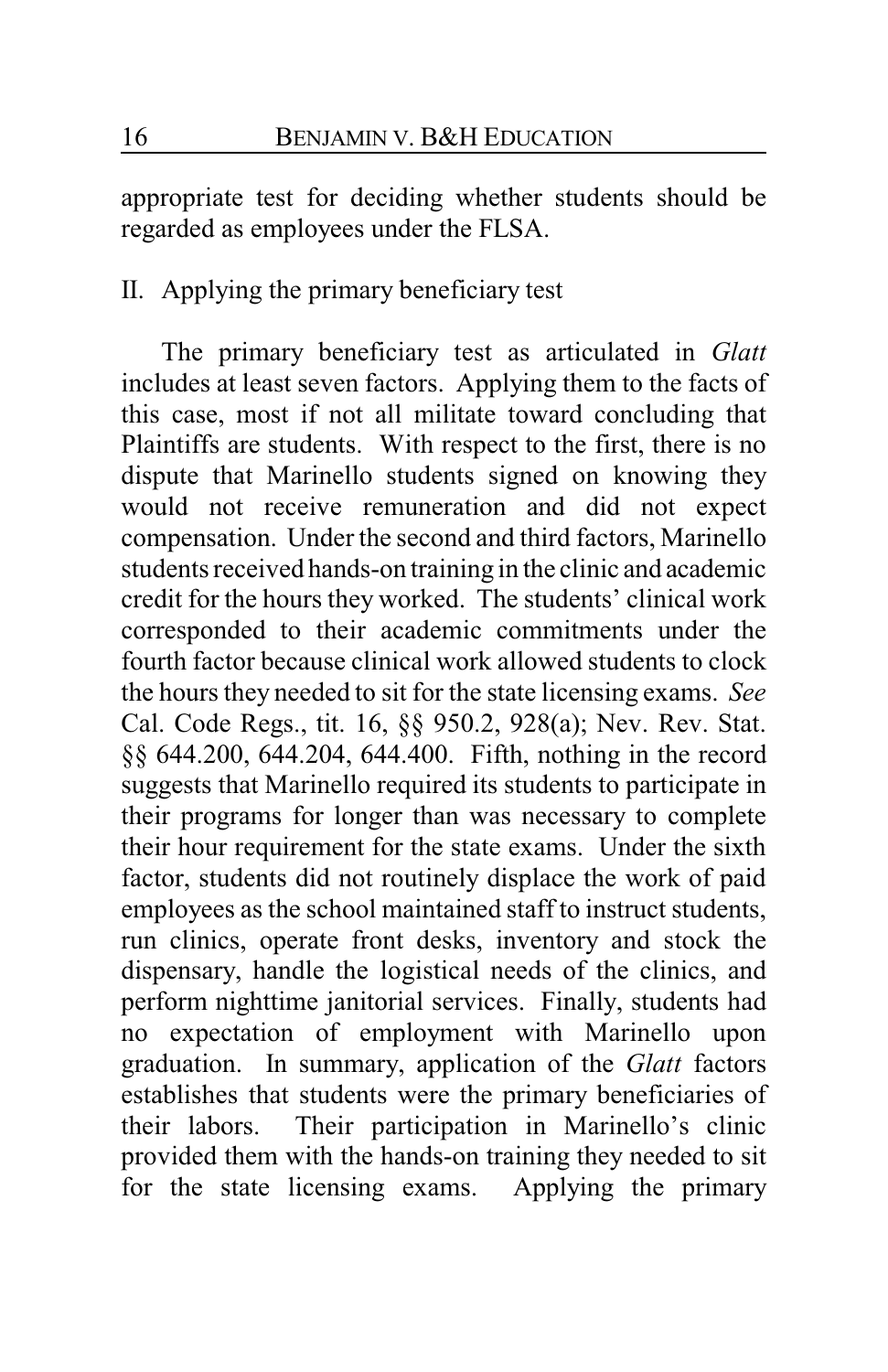beneficiary test we must conclude they were not employees under the FLSA.

Plaintiffs nevertheless urge us to apply the DOL test in determining the employment relationship in this case. We agree with the Second Circuit in *Glatt*, however, that the DOL's test is not appropriately utilized as a test applicable to a variety of circumstances, as it is so closely tied to the facts in *Portland Terminal*. As the Second Circuit said, the DOL's test "is essentially a distillation of the facts discussed in *Portland Terminal*," *Glatt*, 811 F.3d at 536, and thus "too rigid" to comport to our case law, which applies a totality of the circumstances approach to determining the employment relationship under the FLSA. *See, e.g.*, *Hale*, 993 F.2d at 1394.

Even if we were to apply the DOL test, however, it would not in all likelihood materially change the result in this case. Applying the DOL criteria in this case, we view the training provided to Plaintiffs to be in an educational environment, because state law requires students to clock hundreds of hours of instruction and practical training in order to qualify for taking the licensing exams. Students benefit because the students learn skills tested on the licensing exams and are able to sit for the exams. Students do not displace regular employees, they are not entitled to a job at the end of their clinical experience, and they have understood they would not receive compensation. Under the DOL test as applied to the facts before us, we would similarly conclude Plaintiffs are not employees.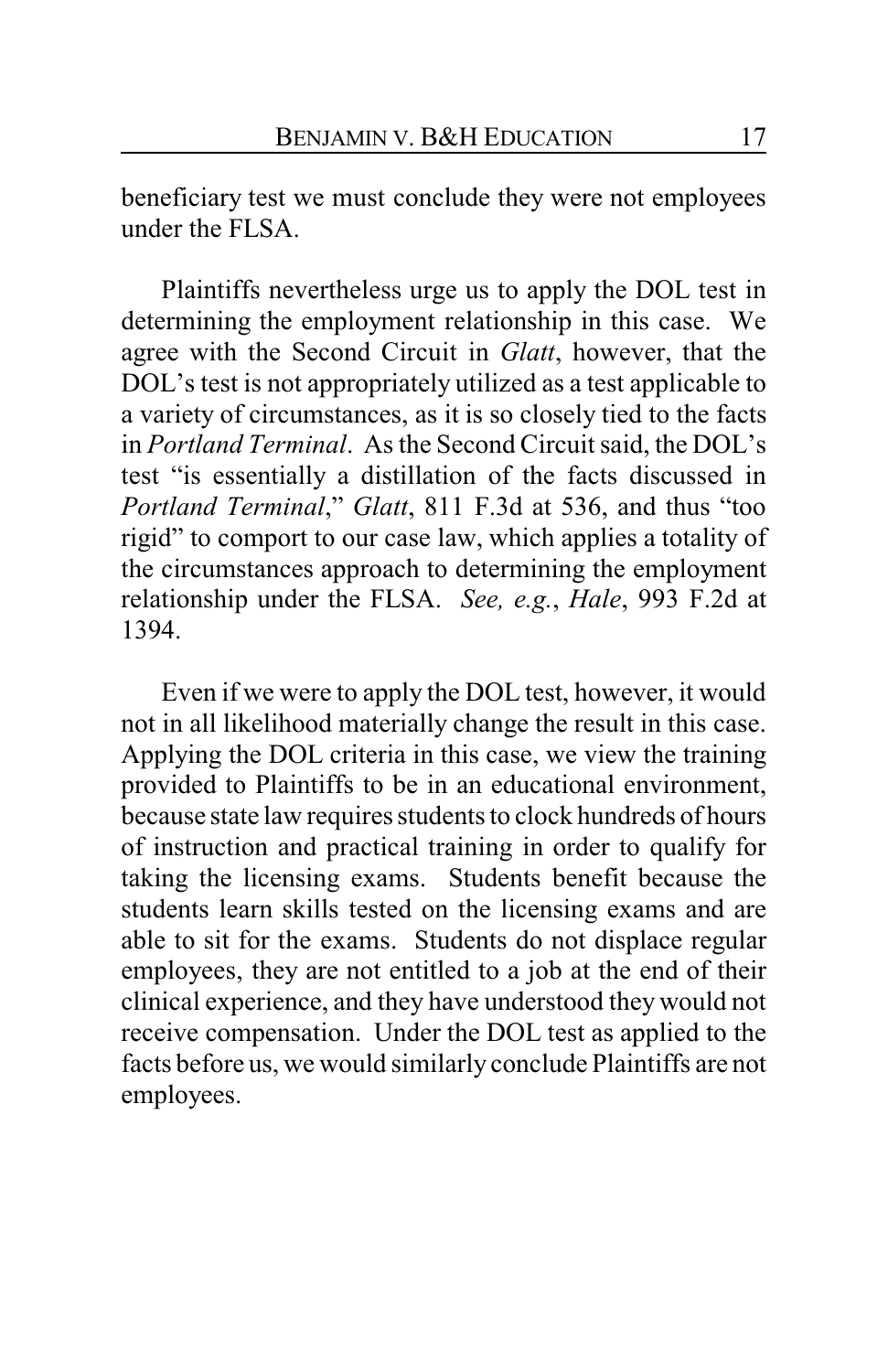#### III. State law claims

The Plaintiffs argue that even if they are not employees under the FLSA, they should be paid under Nevada and California law. With respect to Nevada, however, the parties agree that the test for determining whether an employment relationship exists is the same as it is under the FLSA. *See Terry v. Sapphire Gentlemen's Club*, 336 P.3d 951, 957 (Nev. 2014). We therefore apply the primary beneficiary test to the Nevada law claims as well, and the students' claim under Nevada law fails for the same reasons that the FLSA claim fails.

California law is a little different, since California courts have distinguished California's wage law from the FLSA with respect to the definition of employment. *See Martinez v. Combs*, 231 P.3d 259, 274 (Cal. 2010). "Employees" are entitled to recover unpaid minimum and overtime wages pursuant to California Labor Code § 1194 under the terms of the applicable wage order that is issued by the Industrial Welfare Commission ("IWC"), the body in charge of regulating California's minimum wage laws, *id.* at 271, and to which the California Supreme Court defers, *id.* at 275. The IWC wage orders include a definition of employer as one who "employs or exercises control over the wages, hours, or working conditions of any person." *Id.* at 274 (quoting Cal. Code Regs., tit. 8, § 11140(2)(G)).

Plaintiffs rely on *Martinez* and its deference to the IWC to argue that they must be employees subject to a wage order. But *Martinez* does not help them. In *Martinez*, the California Supreme Court held that produce merchants were not liable to seasonal agricultural workers for minimum wages under § 1194. *Id.* at 282–87. The workers had harvested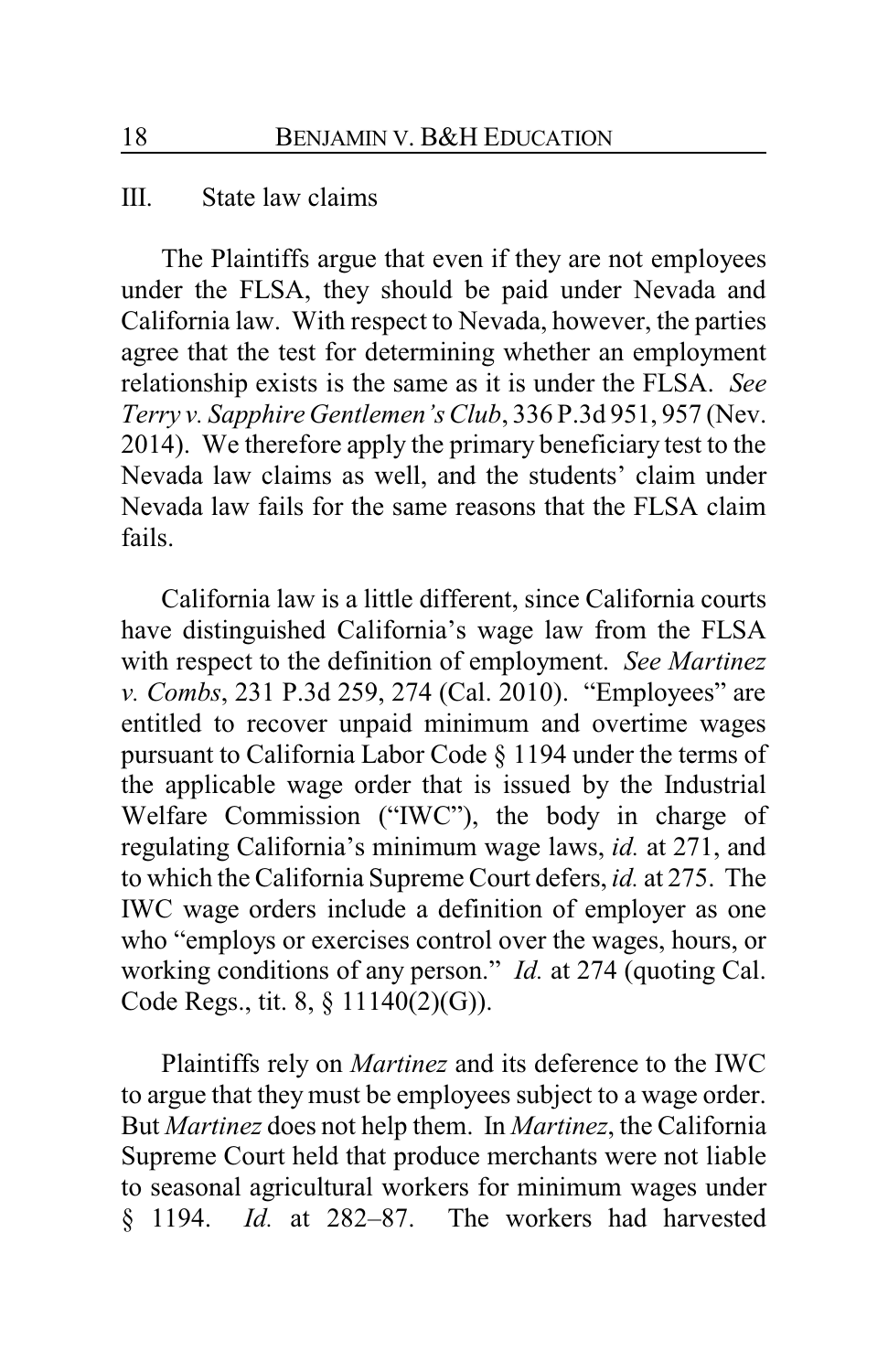strawberries for a farm operator who then sold the strawberries to the merchants. *Id.* at 262–63. The workers sought compensation from the merchants because the farm operator who hired the workers went bankrupt. *Id.* at 263. In reaching its holding, the court defined the employment relationship under § 1194 by looking to the applicable wage order. *Id.* at 278. The California Supreme Court held the merchants were not the workers' employer, which required control over hours and working conditions. *Id.* at 285–87. The farm operator was the employer.

Plaintiffs contend that under this definition they are employees because Marinello controls what they do. *See id.* at 278. The control test, however, does not assist us in the educational context, where the school is in charge. As the District Court noted in this case, schools typically exercise significant control over their students, but that does not make them employers. Moreover, none of the California cases cited by Plaintiffs involve an educational context. All involved employees claiming they were being paid less than minimum wages. *See Torres v. Air to Ground Servs., Inc.*, 300 F.R.D. 386, 391, 391 (C.D. Cal. 2014) (plaintiffs were paid by Air to Ground Services to clean FedEx planes); *Betancourt v. Advantage Human Resourcing, Inc.*, No. 14-cv-01788-JST, 2014 WL 4365074, at \*1 (N.D. Cal. Sept. 3, 2014) (plaintiff was hired by a temporary staffing agency); *Arredondo v. Delano Farms Co.*, 922 F. Supp. 2d 1071, 1073–74 (E.D. Cal. 2013) (plaintiffs worked for farm labor contractors plaintiffs claimed violated wage and hour laws); *McDonald v. Ricardo's on the Beach, Inc.*, No. CV 11-9366 PSG (MRWx), 2013 WL 153860, at \*1 (C.D. Cal. Jan. 15, 2013) (plaintiff was a paid hourly employee at two family restaurants he claimed were violating wage law); *Rodriguez v. SGLC, Inc.*, No. 2:08-cv-01971-MCE-KJN, 2012 WL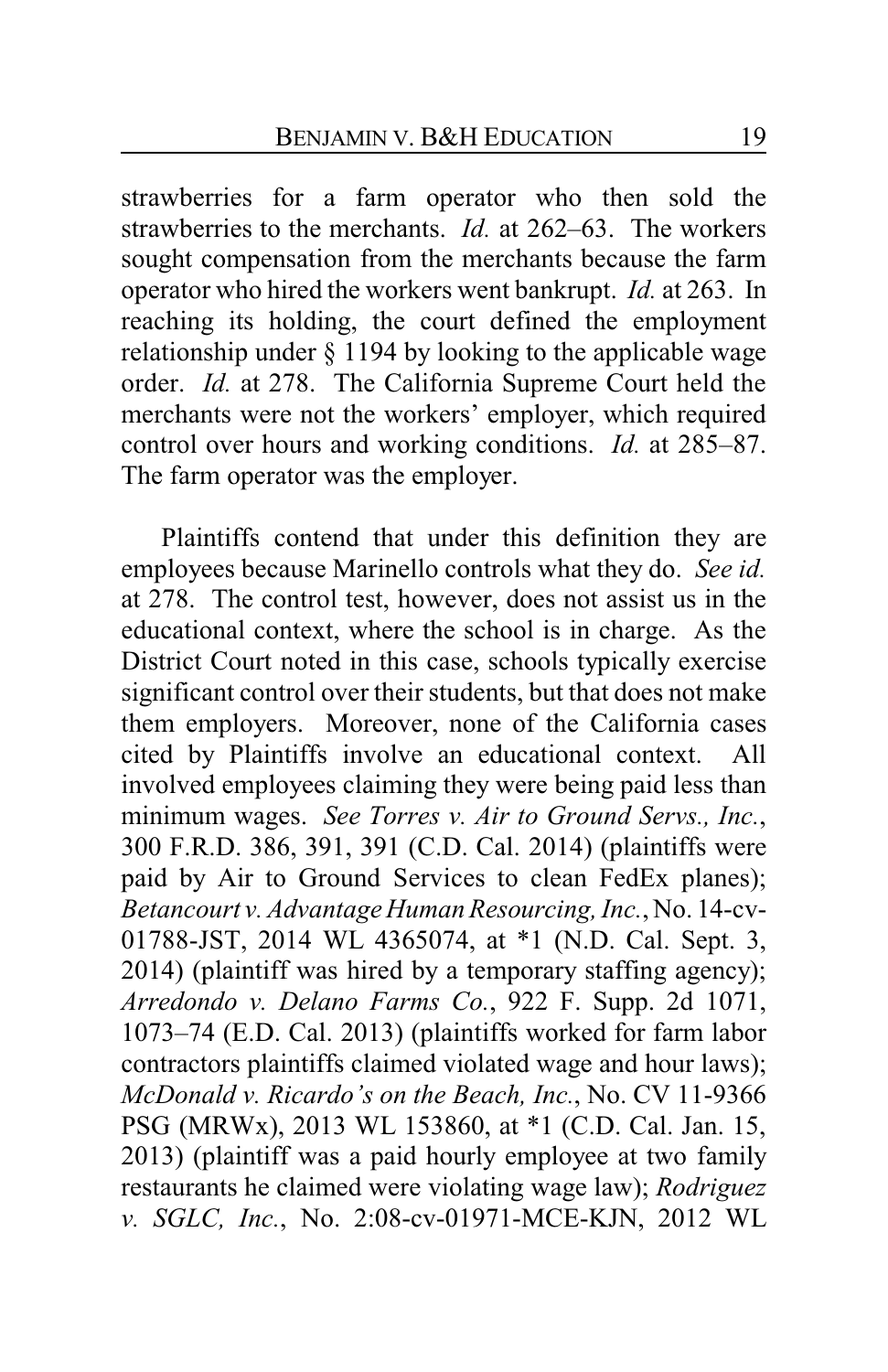5704403, at \*1–2 (E.D. Cal. Nov. 15, 2012) (plaintiffs were paid Mexican farm laborers admitted to work in the United States under temporary visas, and they sued their two employers for failure to pay sufficient wages); *Gonzalez v. Millard Mall Servs., Inc.*, No. 09cv2076-AJB(WVG), 2012 WL 727867, at \*1 (S.D. Cal. Mar. 6, 2012) (plaintiffs were janitors claiming they were employees of two affiliated companies); *Castaneda v. Ensign Grp., Inc.*, 177 Cal. Rptr. 3d 581, 582 (Cal. Ct. App. 2014) (plaintiff was employee of nursing facility suing the facility's corporate owner for unpaid minimum and overtime wages); *Guerrero v. Superior Court*, 153 Cal. Rptr. 3d 315, 319 (Cal. Ct. App. 2013) (plaintiff paid to provide in-home support services sued employers for wage and hour law violations).

In this case, the California Supreme Court would have no reason to look to the wage order definition of employer to determine whether these plaintiffs are students or employees. The test it establishes for employment is one of "control" that cannot be usefully applied to a school. As we have seen, the test is frequently applied to determine which entity is liable to an employee for minimum wages. A typical plaintiff is an employee seeking a deeper pocket. *See, e.g.*, *Martinez*, *supra*; *Castaneda*, *supra*. Here, Plaintiffs were never hired by any entity as an employee. They are not entitled to be paid any wages.

We further conclude that the California Supreme Court would not apply the DOL factors that the federal courts have rejected as too rigid, but would instead apply a test more similar to the FLSA primary beneficiary test. This is because such a test is better adapted to an occupational training setting than the DOL factors. *See Schumann*, 803 F.3d at 1209, 1211–12; *Glatt*, 811 F.3d at 536–37; *Laurelbrook*, 642 F.3d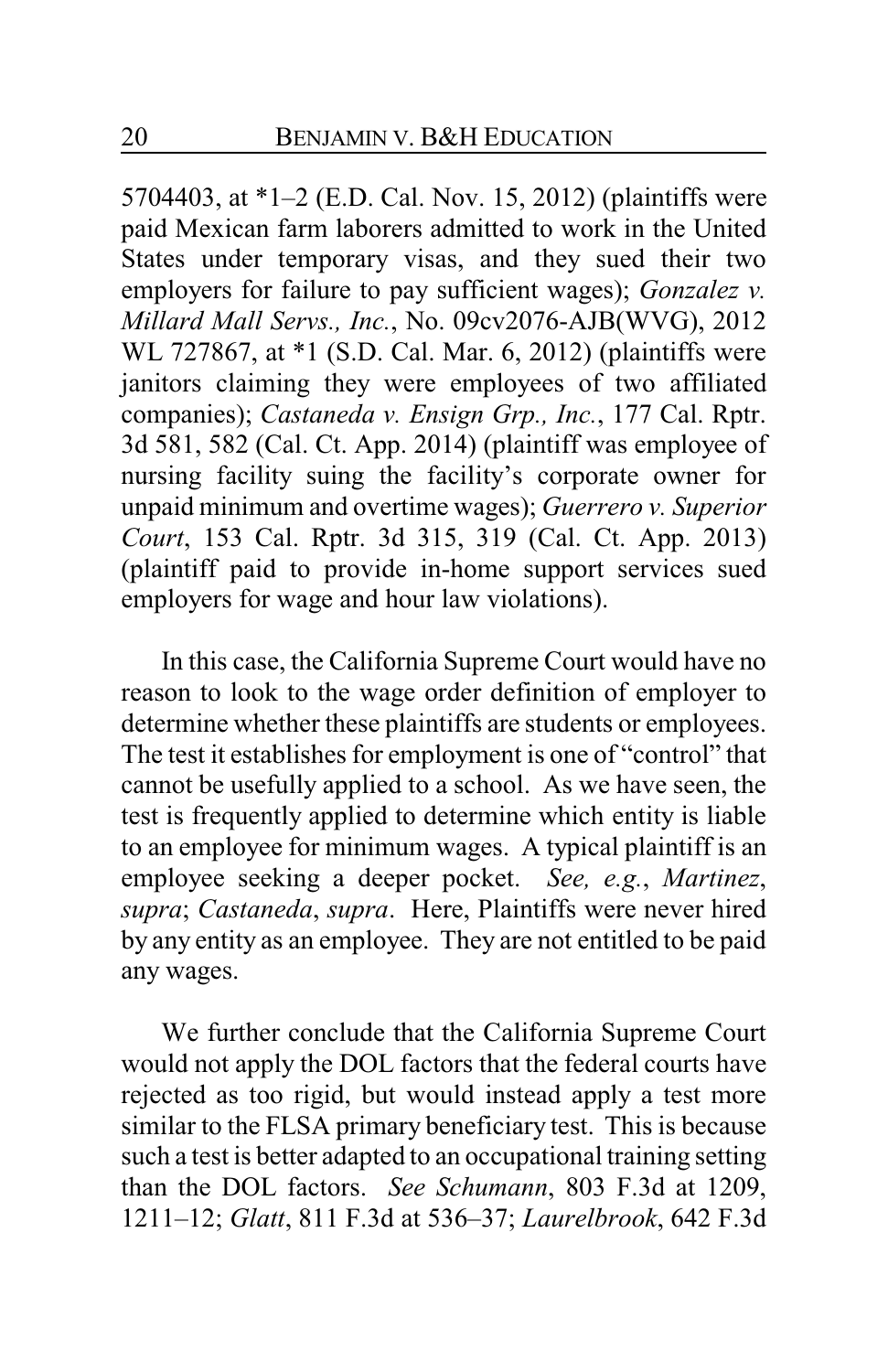at 528–29. Plaintiffs' California state law claim thus fails for the same reasons as the federal law claim fails.

We recognize that Plaintiffs are doubtless unhappy with the quality of the education they received. The appropriate remedy, however, is not for courts to order students to be paid as employees. The state boards in Nevada and California provide their own mechanisms for disciplining schools for unsatisfactory performance. In California, for instance, the State Board of Barbering and Cosmetology may revoke, suspend, or deny approval of a school for repeated failure to comply with the Board's regulations. *See* Cal. Bus. & Prof. Code § 7362(c)(3). Similarly, in Nevada, the State Board of Cosmetology may take disciplinary action against a school of cosmetology for failure to comply with the Board's requirements and regulations. *See* Nev. Rev. Stat.  $§ 644.430(1)(a), (2)$ . There may also be remedies under state tort or contract law for recovery of improper fees, tuition, or penalties paid to the schools. Our Court's role in this appeal is only to determine under applicable federal or state law whether Plaintiffs are employees, and they are not.

## IV. Federal Rule of Civil Procedure 37

The final matter we must address is a discovery dispute. Plaintiffs offered three declarations to support their motion for summary judgment, but they came from witnesses who had not been listed as witnesses pursuant to Rule 26. The court struck the declarations as a sanction under Rule  $37(c)(1)$ . The District Court's order was not an abuse of discretion. *See Yeti by Molly, Ltd. v. Deckers Outdoor Corp.*, 259 F.3d 1101, 1105–06 (9th Cir. 2001) (reviewing the imposition of a Rule 37 discovery sanction for abuse of discretion).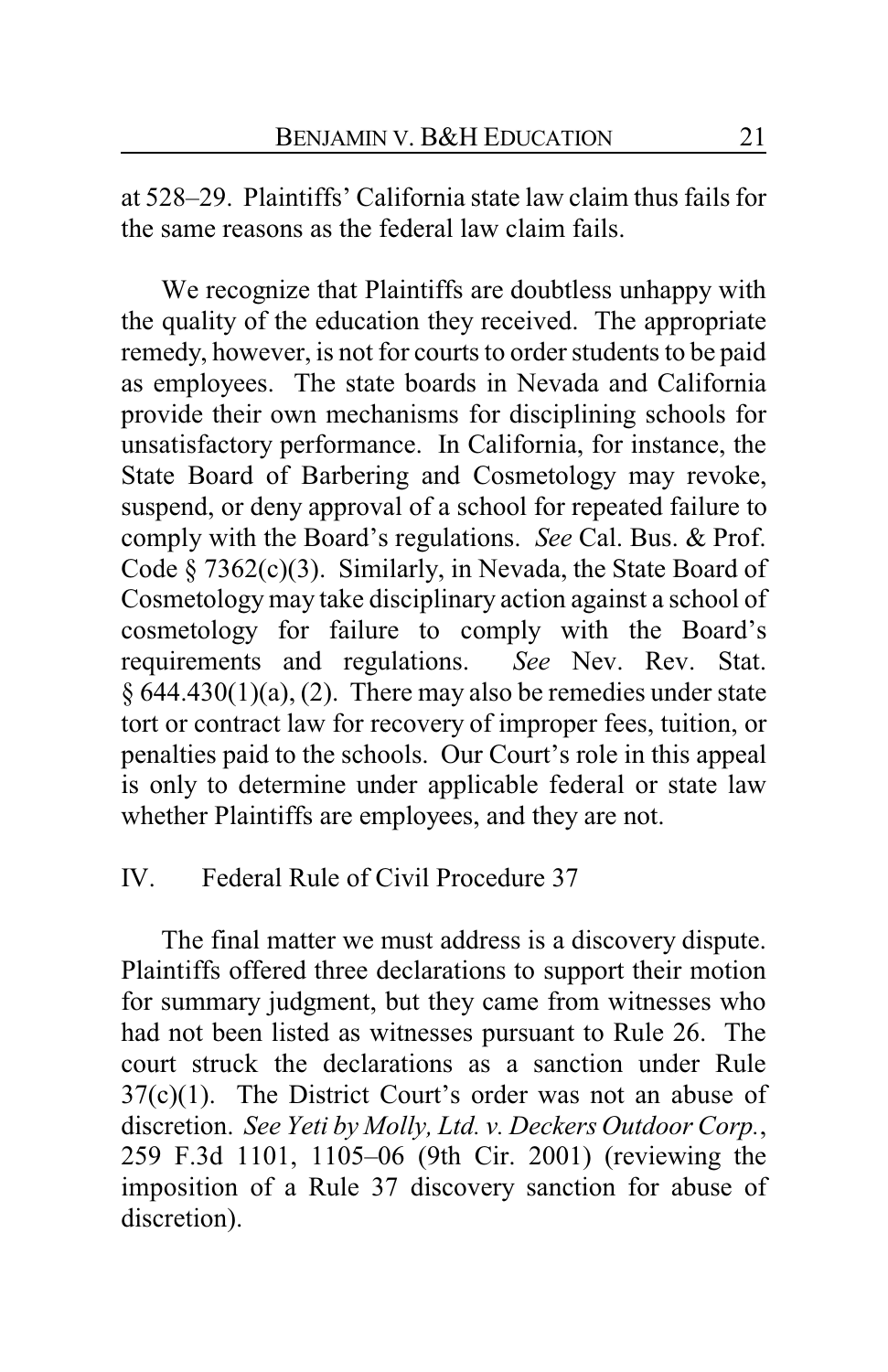Plaintiffs argue that they identified one of the witnesses in an interrogatory response's catchall reference to "other current and former Student-Employees of Marinello," but this does not satisfy the requirements for a Rule 26 disclosure. *See* Fed. R. Civ. P. 26(a)(1)(A)(i) (requiring parties to disclose "the name and, if known, the address and telephone number of each individual likely to have discoverable information—along with the subjects of that information—that the disclosing party may use to support its claims or defenses, unless the use would be solely for impeachment"). For the other two witnesses, Plaintiffs argued that they mentioned the witness names in an interrogatory response, but this was also insufficient. *See Lujan v. Cabana Mgmt., Inc.*, 284 F.R.D. 50, 72–73 (E.D.N.Y. 2012) (collecting cases holding that mentioning a witness' name in an interrogatory response is insufficient for Rule 26 purposes).

Plaintiffs have not shown that their failure to disclose was substantially justified or harmless, as required under Rule  $37(c)(1)$ , when they waited until the motion for summary judgment stage to identify likely witnesses. *Luke v. Family Care & Urgent Med. Clinics*, 323 F. App'x 496, 498–99 (9th Cir. 2009); *Yeti by Molly, Ltd.*, 259 F.3d at 1105–07; *see also Medina v. Multaler, Inc.*, 547 F. Supp. 2d 1099, 1105 n.8 (C.D. Cal. 2007) ("[F]ailure to disclose . . . a likely witness before defendants' summary judgment motion was filed prejudiced defendants by depriving them of an opportunity to depose him."). There was no error in the District Court's refusal to consider the declarations.

Finally, however, even if the stricken witness declarations had been considered, they would in all likelihood have made no material difference to the District Court's ruling on the